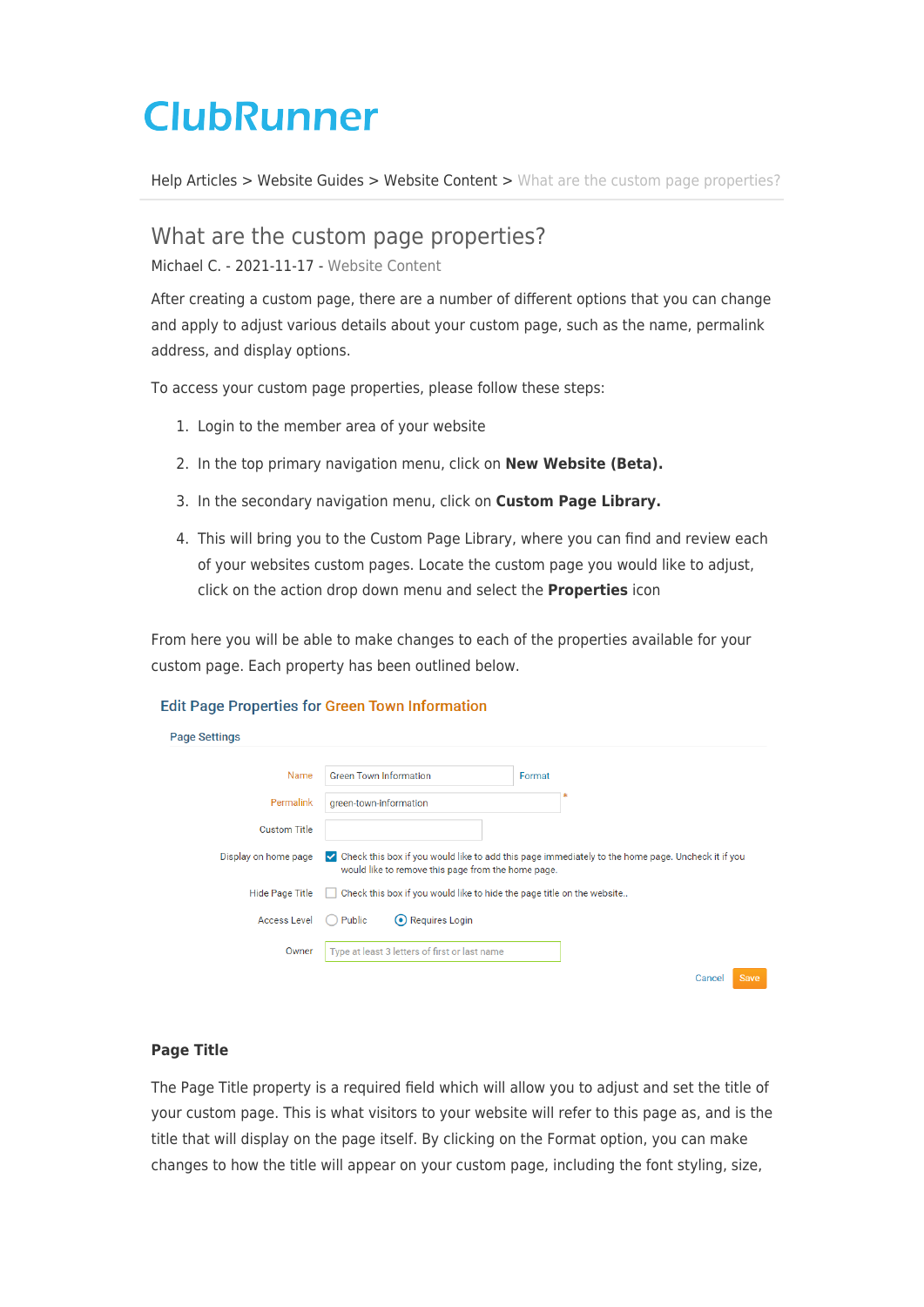and color.

### **Hide Page Title**

By default, your custom page title will appear at the top of your custom page. This Hide Page Title option allows you to disable this, and hide the page title on the page itself.

Example of page title shown and hidden

#### **Permalink**

The Permalink field is a required field which is automatically generated by ClubRunner, based on what has been entered into the Page Title property. This permalink is used as part of the URL for the page on your ClubRunner website. For example, if the permalink for our page is "about-our-club", the final address to access this custom page would be one of the following, depending on whether your website has an aliased domain name:

<http://portal.clubrunner.ca/xxxx/page/about-our-club>

#### [www.domainname.com/page/about-our-club](http://www.domainname.com/page/about-our-club)

You can manually adjust your permalink, however this is only recommend for advanced users.

## **Page Tab Title**

While the Page Title of your page allows you to set the name or title of your custom page within ClubRunner and the website itself, the "Page Tab Title" will allow you to adjust the title of the page that will be displayed within web browsers and search engines.

By adjusting this property, the text that appears within the tab of your web browser for the custom page, as well as the clickable headline of the page when it appears within search engines, such as Google, will be updated to reflect what has been entered for this property. This can be used as an easy and effective method to improve your SEO.

#### **Display on home page**

This option allows you to adjust whether the custom page will appear within the "Custom Pages" widget within your homepage. Selecting this option will add the custom page and begin to appear within the custom page widget.

Please note that these will only appear on your homepage if the Custom Pages widget has been added to your homepage as well.